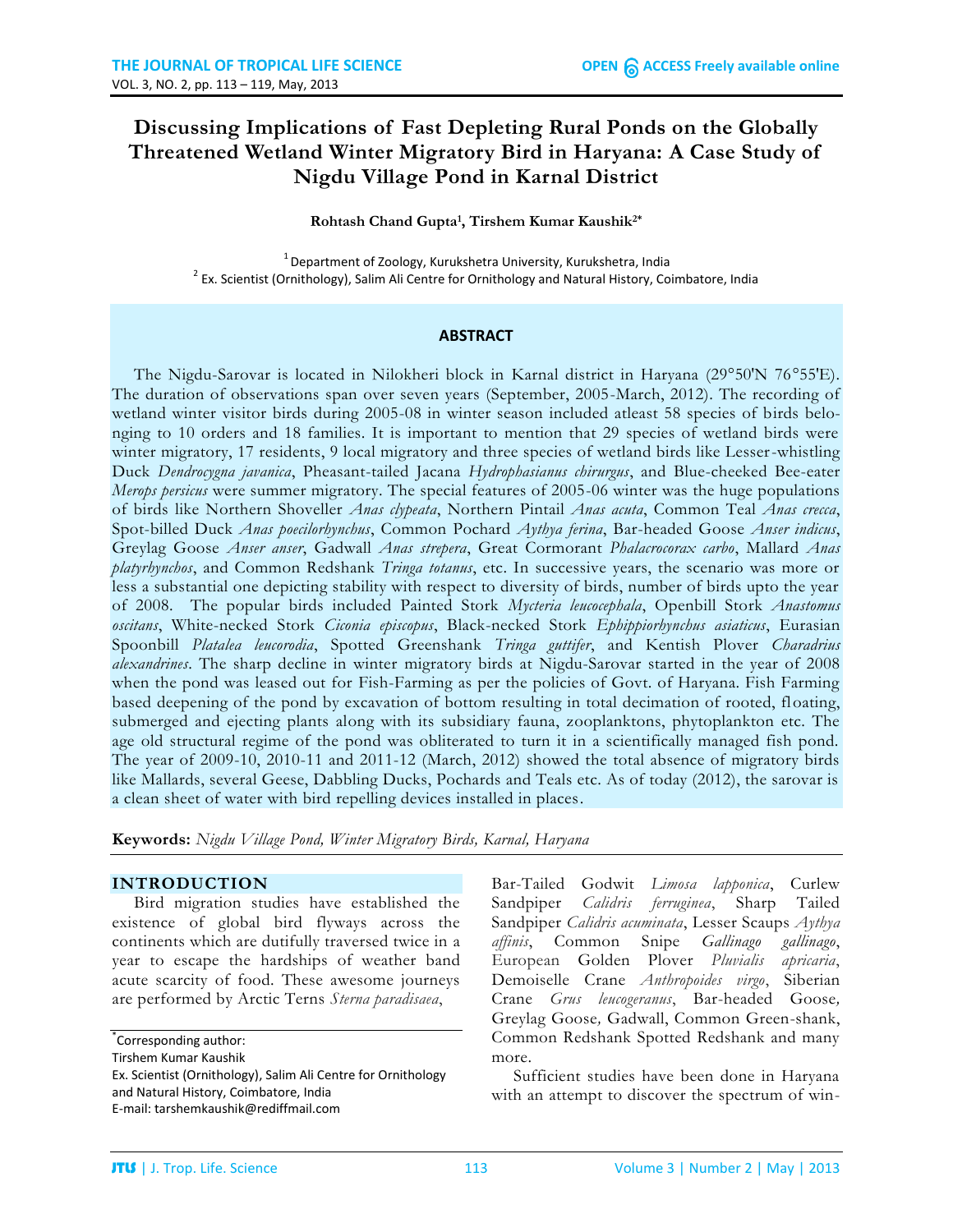ter visiting wetland birds in rural village ponds [1-19]. Associated studies on varied aspects of field ornithology have also been done in Haryana [20-27].

The present study is extension of those very studies in an endeavour to link the fast speeding up deterioration of age old traditional ral ponds in Haryana with their subsequent fatal fall out on the globally significant winter visiting wetland birds like Bar-headed Goose, Grey lag Goose, to quote just two examples out of an array of more than 40 such cases in context of Haryana.

## **MATERIALS AND METHODS**

The study area of the present studies is Nighdu-Sarovar, Karnal district in Haryana, Northern India. It is very vast natural water shed for harvesting nearby rainy water every rainy season. It can be approached from Karnal to Delhi on NH-1 for a distance of 20 kms upto Nilokheri town where a right turn for subsequent 17-18 Kms journey by road takes one to Nilokheri to Nigdu sarovar.

The duration of observations span over seven years (September, 2005- March, 2012). The expanse of sarovar is about 25-30 acres, meaning thereby a very special wetland compared to traditional 4-5 acres pond. Nighdu Sarovar was visited atleast 30 occasions. It was also ensured to cover one single winter season on 4-5 occasions, specially covering November, December, January, and February. Also, it was ensured to cover forenoon, afternoon, and eve-ning time as far as possible. The observations were done by visiting the entire circumferences of the 30-40 acre pond, foot by foot. Boat was never used. The cameras used were (i) Zenith 1986 Model with tele-lens and (ii) Nikon Coolpix P500. The old camera with its old fashioned lens also served as the binocular. Evidence was collected extensively through photography. Identification was done in our own laboratory and with the aid of literatures [28, 29, 30], the same was verified by SACON, Coimbatore, and the nomenclature follows Manakadan and Pittie [30].

## **RESULTS AND DISCUSSION**

## **Results**

Precisely speaking, a total of 58 species wetland birds were recorded in 2005 and 2006 representing 10 orders and 18 families [Table 1, Supplement 1 and Figure 1, 2, 3] The popular birds seen in 2005-06, 2006-07 were Northern Pintail*,* Northern Shoveller*,* Mallard, Common Pochard, Tufted Pochard*,* Bar-headed Goose*,* Greylag Goose*,* Gadwall, Common Greenshank, Painted Stork, Open-billed Stork*,* White-necked Stork, Eurasian Spoonbill*,* Common Redshank*,*  Spotted Redshank and Pied Avocet *Recurivirostra avosetta*, etc. The same trend was seen for 2-3 successive winters. However, Nigdu Sarovar was leased out in 2008 for fish farming followed by execution to expel bottom earth along with entire flora and fauna to make way for commercial fish farming. Bird repelling devices were installed over the en-tire sheet of water in Nigdu pond in Karnal district. In the year 2008-09, 2009-10, 2010-11, 2011-12 visits were made but the only migratory birds like Northern Shoveller, Northern Pintail, Common Teal, Lesser-whistling Teal were seen and that too in miniscule numbers. It is crucial to point out that only resident birds were observed that too in the nearby accessory pond (5 acres). These resident birds include, amongst others, Cattle Egrets *Bubulcus ibis*, Red-vented Lapwing *Vanellus indicus*, few Pond Herons *Ardeola grayii*, Common Moorhen *Gallinula chloropus*, Purple Moorhen *Porphyrio porphyrio* etc. This case study demonstrates the widespread disturbing condi-tions to winter visitor wetland birds in Haryana. These birds come to Haryana from far off places like Central Asia, Siberia, Tibet, China, Ladhakh and High Himalayan range.

It is very relevant to point out here that two very adjoining village ponds, namely Amin village pond and Raipur village Pond have been reported to contain 46 wetland birds and 64 wetland birds respectively [4, 5] in 2012. However, Nigdu is now devoid of the rich avian diversity linked with Fish Farming in Haryana. It is a simple case of anthropogenic aided and abetted habitat alteration or even habitat destruction.

It is fit case to explicitly express a grave situation linking destruction/alteration of traditional ponds into fish ponds resulting into total absence of long distance travelling wetland mi gratory birds in a non-descript village, namely, Nigdu in Karnal district in Haryana, India.

It is pertinent to mention that birds like Spotted Greenshank and Eurasian Spoonbill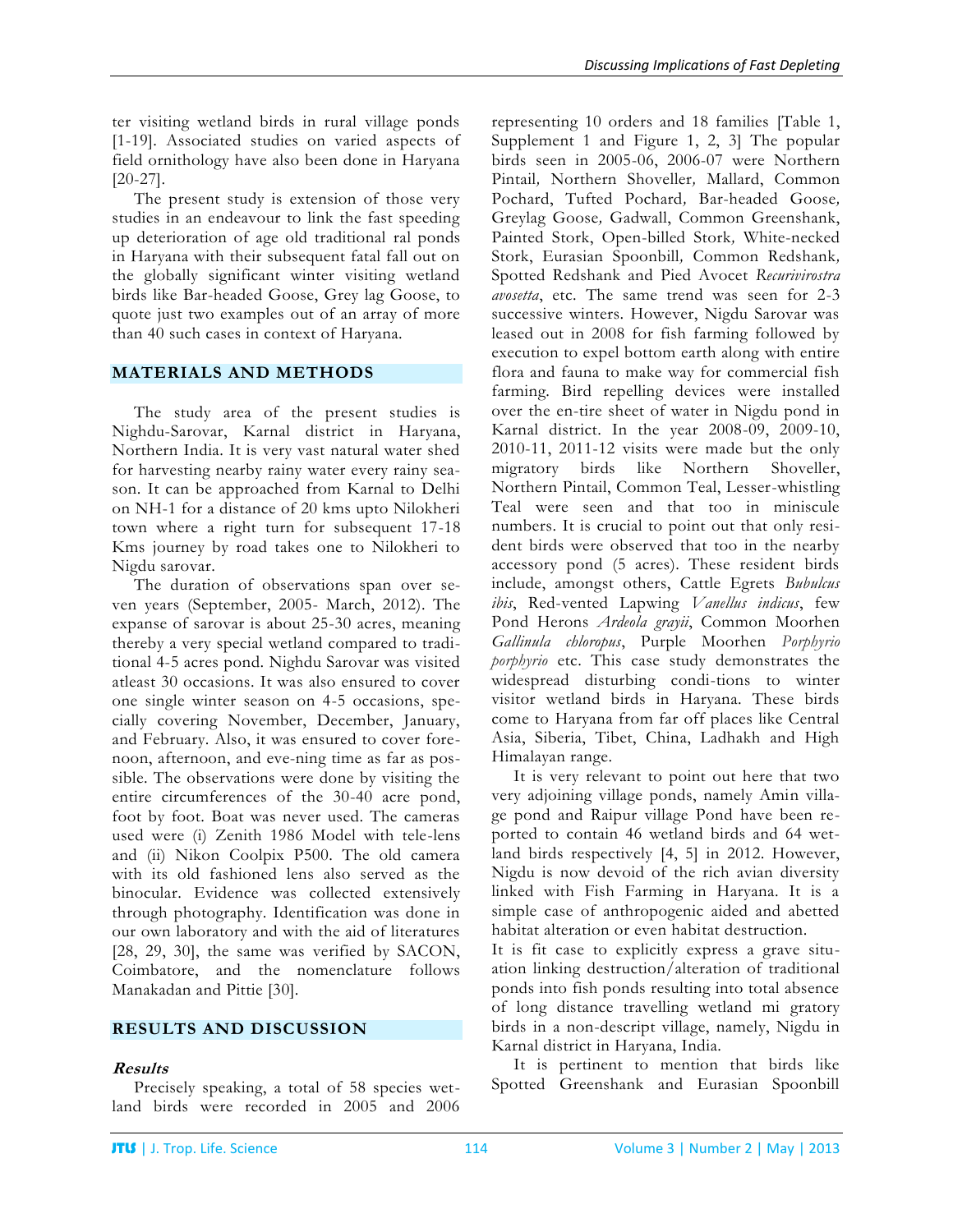

Figure 1. Showing incidence of avian biodiversity observed at Nigdu village in Karnal district in Haryana in order-wise manner during 2005-12



Figure 2. Showing incidence of avian biodiversity observed at Nigdu village in Karnal district in Haryana in family -wise manner during 2005-12.



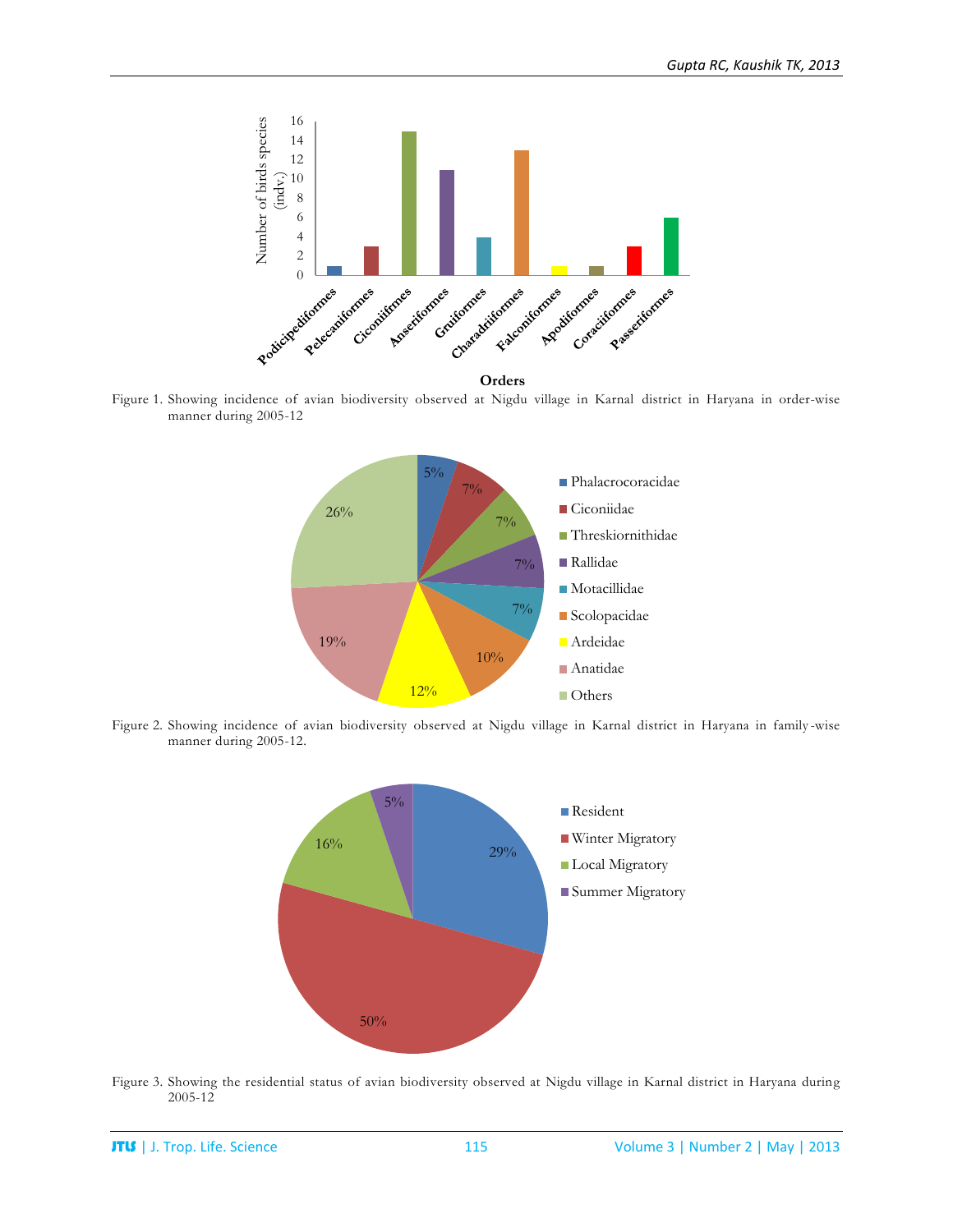coming to Nigdu sarovar are included in appendix I and II of CITES and these birds have breeding grounds in Siberia and Central Asia. Similarly birds like Painted Stork and Blacknecked Stork are Near Threatened as per IUCN RED DATA list [31].

At the same time, all these wetland birds fall in schedule IV of Wildlife (Protection) Act, 1972 of India. Eurasian Spoonbill is listed in Schedule I of Wildlife (Protection) Act, 1972. In a more concise way, the present studies ex-plicitly point out that Spotted Greenshank is Vulnerable so this bird is globally threatened. These birds visit hundreds of non-descript village ponds like Nigdu-Sarovar in Karnal (Haryana). Here habitat destruction linked with conversion of traditional rural ponds into fish farming is spelling disaster of greater magnitude than one can perceive continued negative con-ditions may lead these birds to extinction. It must be remembered that winter visitor wet-land birds are accustomed to come to the same sarovar year after year in a particular geographical area. Nigdu-Sarovar disturbance causes these birds great difficulties of unknown level. As such, the situation assumes compounded threats to winter visiting winter migratory birds in Haryana as approximately 7000 village ponds have been leased out for active fish farming. The conditions of unleased out pond is no better due to siltation, encroachment, and pollution. As such, the present studies attempt to raise an issue which is silently spelling disaster to the global avian biodiversity of winter visiting birds in Haryana. This study's results can, safely, be extrapolated to other adjoining states of Punjab, Rajasthan, Uttar Pradesh and plains of Uttrakhand. If attention is not focused immediately then traditional ponds well disappear and so will the avian biodiversity associated with these ponds. This avian biodiversity is solely migratory birds which belong to trans-Himalayan region.

## **CONCLUSIONS**

It must be mentioned that there are about 7000 non-descript village ponds in Haryana where atleast 15000 ponds have been leased out for fish farming. The threat to winter migratory birds is therefore, working in a silent and serious manner. The consequences will be similar to the one witnessed in Keoladeo National Park in

Bharatpur in context of Siberian crane. It is pleaded overhere that village ponds be maintained as traditional ponds and fish farming should be diverted to agriculture fields solely to save village ponds and precious birds like Mallards, Northern Shoveller, Northern Pintail, Common Teal, Spot-billed Duck *Anas poecilorhynchus*, Common Pochard, Bar-headed Goose, Greylag Goose, Gadwall, Common Pochard, Tufted Pochard, Garganey, Eurasian Wigeon, Spotted Greenshank, Green Sandpiper, Pied Avocet, Glossy Ibis, Oriental White Ibis and Common Redshank etc. The traditional village ponds are our invaluable heritage. The winter migratory wetland birds are the shared heritage of mankind.

## **ACKNOWLEDGMENT**

Dr. Rohtash Chand Gupta is grateful to Dr. J.S.YADAV for bringing Camera and lens from Russia in 1986. All the authors are grateful to authorities of Kurukshetra University for providing necessary official support.

## **REFERENCES**

- 1. Gupta RC, Kaushik TK. and Gupta PK (2012) Computation of Avian-biodiversity in rural wetland environs in Panipat district in Haryana, India. Journal of Applied and Natural science 4 (2): 252-257.
- 2. Gupta RC, Kaushik TK (2012) Traditional rural wetlands in Haryana state of India are currently confronting multicornered threats leading to extinction sooner than later. Journal of Tropical life sciences 2 (2):32-36.
- 3. Gupta RC, Kaushik TK (2012) An Account on the habitats and threats Vis-à-Vis Indian Spotted Eagle in Kurukshetra Environs in Haryana (India) World Applied Science Journal 7 (3): 241-244, 2012
- 4. Gupta RC, Kaushik TK. and Gupta, PK (2012) Winter migratory wetland birds in Haryana Are confronting adverse conditions in rural ponds resulting in reduction in arrival number: A case study of Village Amin in Thanesar Block in Kurukshetra District. Indian Journal of Fundamental and Applied Life Sciences 2 (1): 1-7.
- 5. Gupta RC, Kaushik TK (2012) A Case Study: to demonstrate total destruction of a vibrant rural pond: hub for over hundred winter migratory birds up to 2005 AD. Life Science Leaflets 4: 1- 11.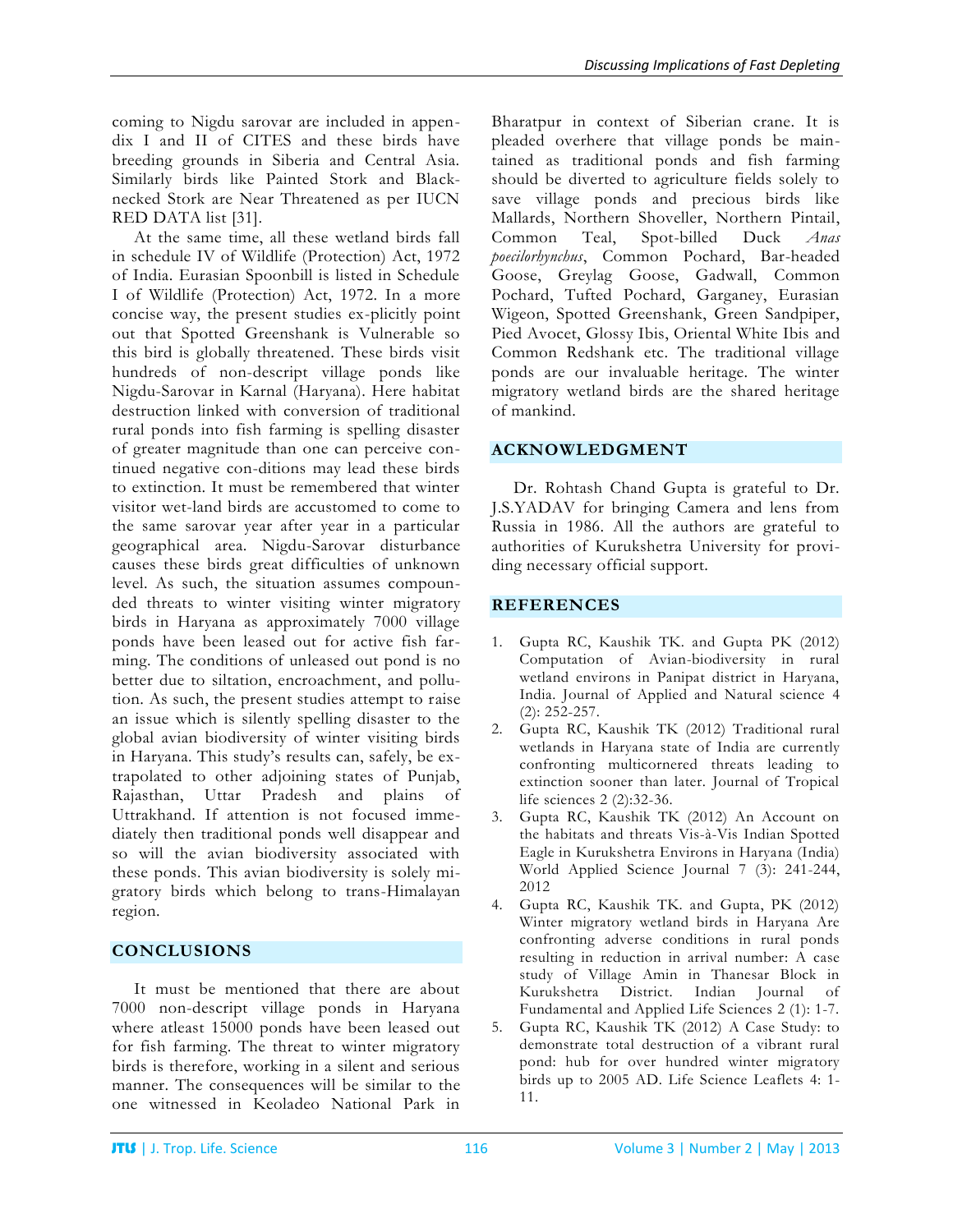- 6. Gupta RC, Kaushik TK (2012) Spectrum of threats to nests of Yellow-wattled Lapwing Vanellus Malabaricus in Kurukshetra Outskirts-A Case Study. Journal of Applied and Natural science 4 (1):75-78.
- 7. Gupta RC, Kaushik TK, Parasher M (2012) Documentation of avian diversity of Khaparwas Bird Sanctuary in Jhajjar district in Haryana, India. International Journal of Life Sciences 6 (1): 10-20.
- 8. Gupta RC, Kaushik TK (2011) On the fast depleting trends of Cormorants in Kurukshetra wetlands in the last twenty five years. Journal of Experimental Zoology, India 14 (1): 81-85.
- 9. Gupta R C, Kaushik TK (2010) Depiction of diversity of winter visitors in over seventy five rural ponds in Ambala district in India. National Journal of Life Sciences 7 (3): 07-14
- 10. Gupta RC, Kaushik TK (2011) On the fundamentals of natural history and present threats to Red-wattled Lapwing in Kurukshetra environs. Journal of Applied and Natural science 3 (1):62-67.
- 11. Gupta RC, Kaushik TK (2010) On the causative factors responsible for the pathetic plight of Yellow wattled Lapwing in Kurukshetra suburbs Journal of Nature Conservation 22 (2):181-187.
- 12. Gupta RC, Kaushik TK (2010) Determination of spectrum of winter migratory birds in Yamunanagar district in Haryana (India). Environment conservation Journal 11 (3):37-43.
- 13. Gupta RC, Kaushik TK (2010) Understanding Rural Ponds' Migratory Avian Diversity in Panchkula District in Haryana, India. Journal of Advanced Zoology 31 (2): 117-123.
- 14. Gupta RC, Kaushik TK (2010) Determination of the domain of spectrum concerning diversity of endangered winter visitor wetland birds in Haryana. Journal of Experimental Zoology, India 13 (2):349-354.
- 15. Gupta RC, Kaushik TK, Kumar S (2010) Evaluation of the extent of wetland birds in district Kaithal, Haryana, India. Journal of Applied and Natural Science 2 (1) :77-84.
- 16. Gupta RC, Kaushik TK (2010) Computation of wetland birds in rural areas of Kurukshetra, Haryana, India. Journal of Nature Conservation 22 (1):1-11.
- 17. Gupta RC, Kaushik TK, Kumar S (2010) An account concerning arrival and departure time of few selected winter migratory birds in Haryana rural ponds. Environment conservation Journal 11 (1&2): 1-9.
- 18. Gupta R C, Kumar S, Kaushik TK (2010) Computation of Route Specific Avi-faunal diversity in Morni Hills in Panchkula district in

Haryana State in India. Journal of Advanced Zoology 31 (1): 1-9.

- 19. Gupta RC, Kaushik TK, Kumar S (2009) Analysis of winter migratory Wetland Birds in Karnal district in Haryana. Journal of Advanced Zoology 30 (2): 104-117.
- 20. Gupta RC, Parasher M, Kaushik TK (2010) Analysis of Avifauna of Chilchilla Bird Sanctuary in Haryana, India. Journal of Advanced Zoology 31 (1): 35-44.
- 21. Gupta R.C, Parasher M, Kaushik TK (2011) An Enquiry into the Avian Biodiversity of Bhindawas Bird Sanctuary in Jhajjar District in Haryana State in India. Journal of Experimental Zoology, India 14 (2): 457-465.
- 22. Gupta RC, Kaushik TK, Gupta PK (2012) After House Sparrows' Depletion now it is the Turn of Red Vented Bulbul in Haryana and Punjab. Journal of Experimental Zoology, India, 2012c; 14(2): 475-477.
- 23. Gupta RC, Kaushik TK (2011) Insight into wetland winter migratory avian biodiversity in Hathnikund Barrage in Haryana State in India. International Journal of Life Sciences 5 (1): 39- 43.
- 24. Gupta R C, Parasher M, Kaushik TK (2011) An account on the wetland birds diversity in Sultanpur National Park in Gurgaon District in Haryana State in India. Journal of Nature Conservation 23 (2): 203-213.
- 25. Gupta RC, Kaushik T K, Parasher M (2011) On the death of an enchanting Bird Sanctuary and a robust wetland in Kaithal district in Haryana, India. International Journal of Current Life Sciences 1 (3): 48-54.
- 26. Gupta R C, Chandna P, Kaushik TK (2012) An analysis of avian fauna of Tajewala Reservoir in Yamunanagar District in Haryana India. Journal of Nature Conservation 24 (1): 13-18.
- 27. Kumar A, Sati JP, Tak PC, Alfred JRB (2005) Handbook on Indian wetland birds and their conservation. i-xxvi. Director, Zool. Surv. India.
- 28. Ali S (1996) The book of Indian birds. 12th Edition (Revised & enlarged). Oxford University Press. Mumbai.
- 29. Ali S, Ripley SD (1987) Handbook of the birds of India and Pakistan together with those of Bangladesh, Nepal, Bhutan and Sri Lanka.1- 10 Vols. Oxford University Press. New Delhi..
- 30. Manakadan R, Pittie A (2001) Standardised common and scientific names of the birds of Indian Subcontinent. Buceros 6 (1): i-ix, 1-38.
- 31. Birdlife International (2001) Threatened birds of asia: The birdlife international red data book. Birdlife International. Cambridge.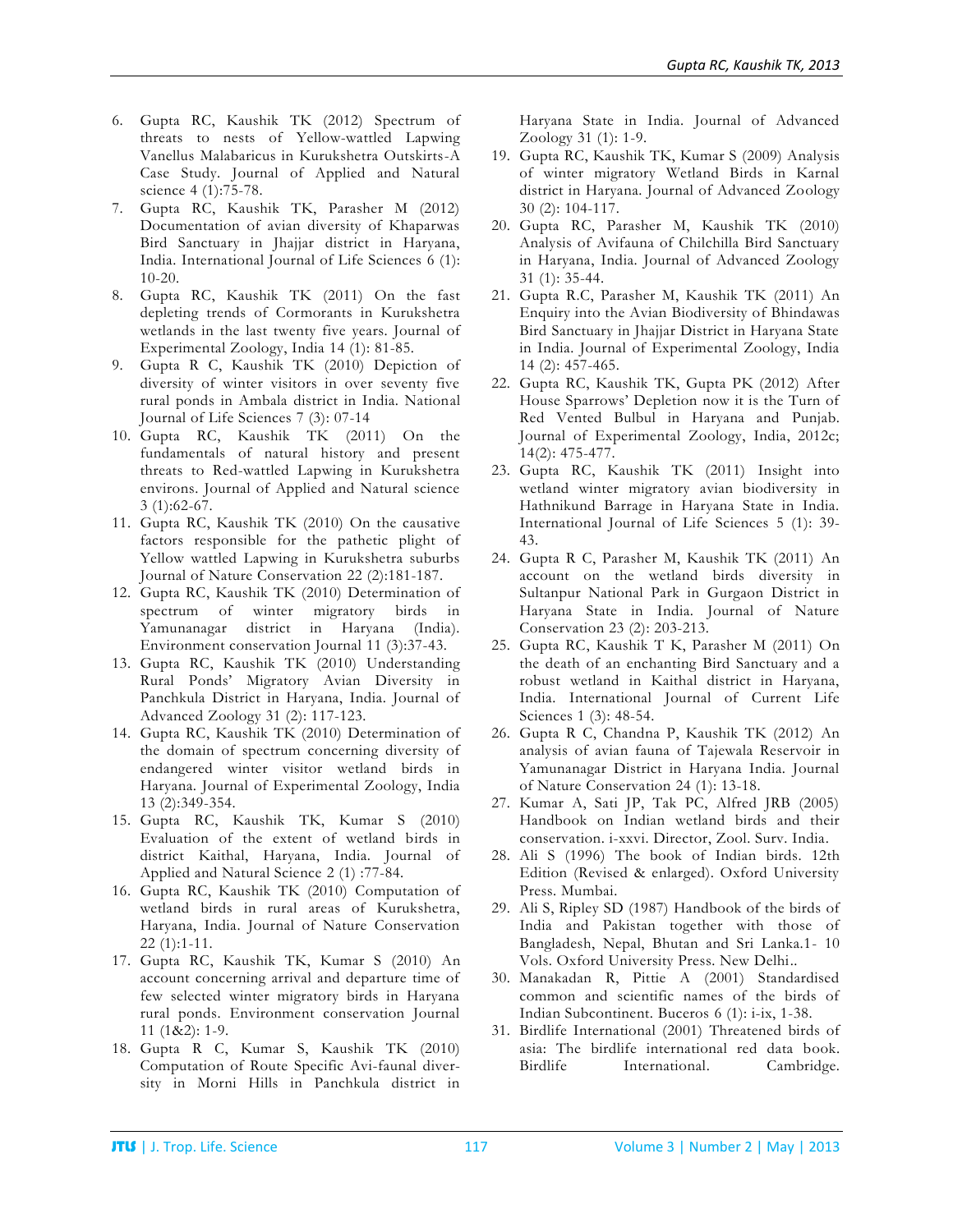## **Supplement 1**

Table 1. Checklist of wetland birds spotted at Nigdu village pond in Karnal District in Haryana, India

| Sl.                          | Common Name                       | <b>Scientific Name</b>                                     | Residential   |  |  |
|------------------------------|-----------------------------------|------------------------------------------------------------|---------------|--|--|
| No.                          |                                   |                                                            | <b>Status</b> |  |  |
| $\mathbf{1}$                 | Podicipediformes<br>Podicipedidae |                                                            |               |  |  |
|                              | Little Grebe<br>Pelecaniformes    | Tachybaptus ruficollis (Pallas, 1764)<br>Phalacrocoracidae | R             |  |  |
| $\sqrt{2}$                   | Little Cormorant                  | Phalacrocorax niger (Vieillot, 1817)                       | R             |  |  |
| $\mathfrak{Z}$               | Indian Shag                       | Phalacrocorax fuscicollis Stephens, 1826                   | <b>LM</b>     |  |  |
| $\overline{4}$               | Great Cormorant                   | Phalacrocorax carbo (Linnaeus, 1758)                       | LM            |  |  |
|                              | <b>Ciconiiformes</b><br>Ardeidae  |                                                            |               |  |  |
| 5                            | Little Egret                      | Egretta garzetta (Linnaeus, 1766)                          | <b>WM</b>     |  |  |
| 6                            | Grey Heron                        | Ardea cinerea Linnaeus, 1758                               | <b>WM</b>     |  |  |
| 7                            | Purple Heron                      | Ardea purpurea Linnaeus, 1766                              | WM            |  |  |
| $\,8\,$                      | Large Egret                       | Casmerodius albus (Linnaeus 1758)                          | LM            |  |  |
| 9                            | Median Egret                      | Mesophoyx intermedia (Wagler 1829)                         | LM            |  |  |
| 10                           | Cattle Egret                      | Bubulcus ibis (Linnaeus, 1758)                             | R             |  |  |
| 11                           | Indian Pond-Heron                 | Ardeola grayii (Sykes, 1832)                               | R             |  |  |
|                              |                                   | Ciconiidae                                                 |               |  |  |
| 12                           | Painted Stork                     | Mycteria leucocephala (Pennant, 1769)                      |               |  |  |
|                              |                                   |                                                            | LM            |  |  |
| 13                           | Asian Openbill-Stork              | Anastomus oscitans (Boddaert, 1783)                        | <b>WM</b>     |  |  |
| 14                           | White-necked Stork                | Ciconia episcopus (Boddaert, 1783)                         | <b>WM</b>     |  |  |
| 15                           | <b>Black-necked Stork</b>         | Ephippiorhynchus asiaticus (Latham, 1790)                  | WM            |  |  |
|                              |                                   | Threskiornithidae                                          |               |  |  |
| 16                           | Glossy Ibis                       | Plegadis falcinellus (Linnaeus, 1766)                      | LM            |  |  |
| 17                           | Oriental white Ibis               | Threskiornis melanocephalus (Latham, 1790                  | <b>WM</b>     |  |  |
| 18                           | <b>Black Ibis</b>                 | Pseudibis papillosa (Temminck, 1824)                       | R             |  |  |
| 19                           | Eurasian Spoonbill                | Platalea leucorodia (Linnaeus, 1758)                       | LM            |  |  |
| Anseriformes<br>Anatidae     |                                   |                                                            |               |  |  |
| 20                           | Lesser Whistling duck             | Dendrocygna javanica (Horsfield, 1821)                     | SM            |  |  |
| 21                           | Greylag Goose                     | Anser anser (Linnaeus, 1758)                               | WМ            |  |  |
| 22                           | <b>Bar-headed Goose</b>           | Anser indicus (Latham, 1790)                               | <b>WM</b>     |  |  |
| 23                           | Gadwall                           | Anas strepera Linnaeus, 1758                               | <b>WM</b>     |  |  |
| 24                           | Mallard                           | Anas platyrhynchos Linnaeus, 1758                          | WM            |  |  |
| 25                           | Spot-billed Duck                  | Anas poecilorhyncha J.R. Forester, 1781                    | WM            |  |  |
| 26                           | Northern Shoveller                | Anas clypeata Linnaeus, 1758                               | WM            |  |  |
| 27                           | Northern Pintail                  | Anas acuta Linnaeus, 1758                                  | WМ            |  |  |
| 28                           | Common Teal                       | Anas crecca Linnaeus, 1758                                 | WМ            |  |  |
| 29                           | Common Pochard                    | Aythya ferina (Linnaeus, 1758)                             | WM            |  |  |
| 30                           | Tufted Pochard                    | Aythya fuligula (Linnaeus, 1758)                           | <b>WM</b>     |  |  |
|                              | Gruiformes                        | Rallidae                                                   |               |  |  |
| 31                           | White-breasted Waterhen           | Amaurornis phoenicurus (Pennant, 1769)                     | R             |  |  |
| 32                           | Purple Moorhen                    | Porphyrio porphyrio (Linnaeus, 1758)                       | R             |  |  |
| 33                           | Common Moorhen                    | Gallinula chloropus (Linnaeus, 1758)                       | ${\rm LM}$    |  |  |
| 34                           | Common Coot                       | Fulica atra Linnaeus, 1758                                 | WМ            |  |  |
| Charadriiformes<br>Jacanidae |                                   |                                                            |               |  |  |
| 35                           | Pheasant-tailed Jacana            | Hydrophasianus chirurgus (Scopoli, 1786)                   | ${\rm SM}$    |  |  |
| 36                           | Bronze-winged Jacana              | Metopidius indicus (Latham, 1790)                          | R             |  |  |